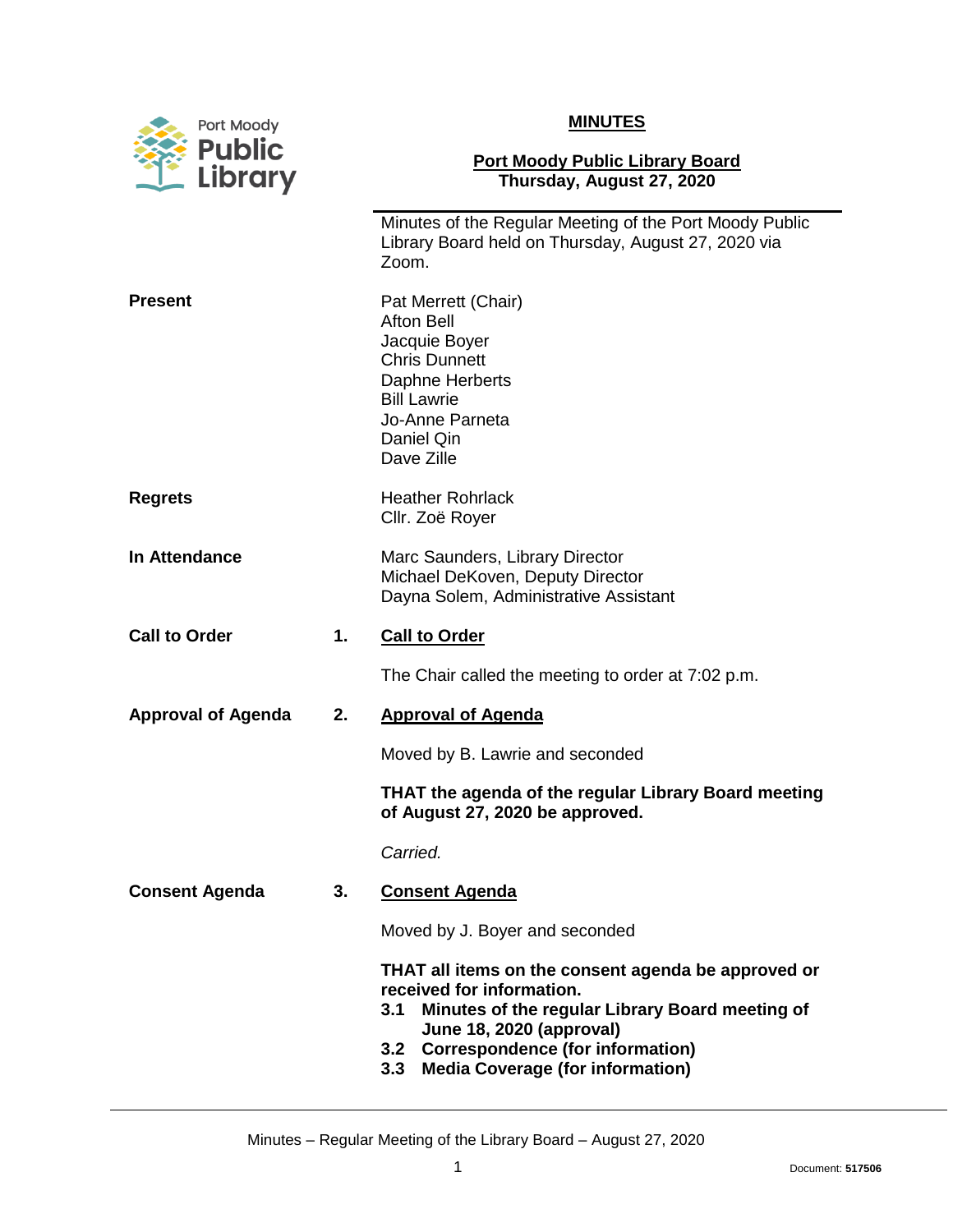## **3.4 Customer Feedback (for information)**

*Carried.*

## **4. New Business**

| <b>Library Director's</b><br><b>Report</b>                                                  |                                                                                              | 4.1                                                                                   | <b>Library Director's Report</b>                                                                                                                                           |
|---------------------------------------------------------------------------------------------|----------------------------------------------------------------------------------------------|---------------------------------------------------------------------------------------|----------------------------------------------------------------------------------------------------------------------------------------------------------------------------|
|                                                                                             |                                                                                              |                                                                                       | The Library Director's report was received for information.                                                                                                                |
| 1) Library 2021<br><b>Budget</b><br><b>Submission</b><br><b>Report</b><br>2) 2021 Financial |                                                                                              | 4.2                                                                                   | Library 2021 Budget Submission Report                                                                                                                                      |
|                                                                                             |                                                                                              | The 2021 Budget Submission documents were received for<br>information and discussion. |                                                                                                                                                                            |
|                                                                                             | <b>Plan Guidelines</b><br>for staff                                                          |                                                                                       | Based on the direction outlined in the report, a detailed<br>draft 2021 budget submission will be presented to the<br>Library Board for approval at the September meeting. |
|                                                                                             | 1) Projections<br><b>Report</b>                                                              | 4.3                                                                                   | <b>Financial Projections Report</b>                                                                                                                                        |
|                                                                                             | 2) Library Financial<br><b>Projections May</b><br>31, 2020                                   |                                                                                       | A snapshot of the library's finances as of May 31, 2020 was<br>received for information.                                                                                   |
| 2019 Annual Report                                                                          |                                                                                              | 4.4                                                                                   | 2019 Annual Report                                                                                                                                                         |
|                                                                                             |                                                                                              |                                                                                       | The draft 2019 Annual Report was presented for feedback.                                                                                                                   |
|                                                                                             |                                                                                              |                                                                                       | Moved by A. Bell and seconded                                                                                                                                              |
|                                                                                             |                                                                                              |                                                                                       | THAT the Library Board approves the 2019 Annual<br><b>Report as amended:</b>                                                                                               |
|                                                                                             |                                                                                              |                                                                                       | Add the acronym for the Centre for Equitable Library<br><b>Access under Accomplishments.</b>                                                                               |
|                                                                                             |                                                                                              |                                                                                       | Carried.                                                                                                                                                                   |
| <b>Charitable Status</b>                                                                    |                                                                                              | 4.5                                                                                   | <b>Charitable Status Report</b>                                                                                                                                            |
| <b>Report</b>                                                                               | The Director provided a report on benefits for the library<br>becoming a registered charity. |                                                                                       |                                                                                                                                                                            |
|                                                                                             |                                                                                              |                                                                                       | Moved by J. Parneta and seconded                                                                                                                                           |
|                                                                                             |                                                                                              |                                                                                       | THAT the Library Board approve the Library Director to<br>begin the process for the library to get charitable<br>status.                                                   |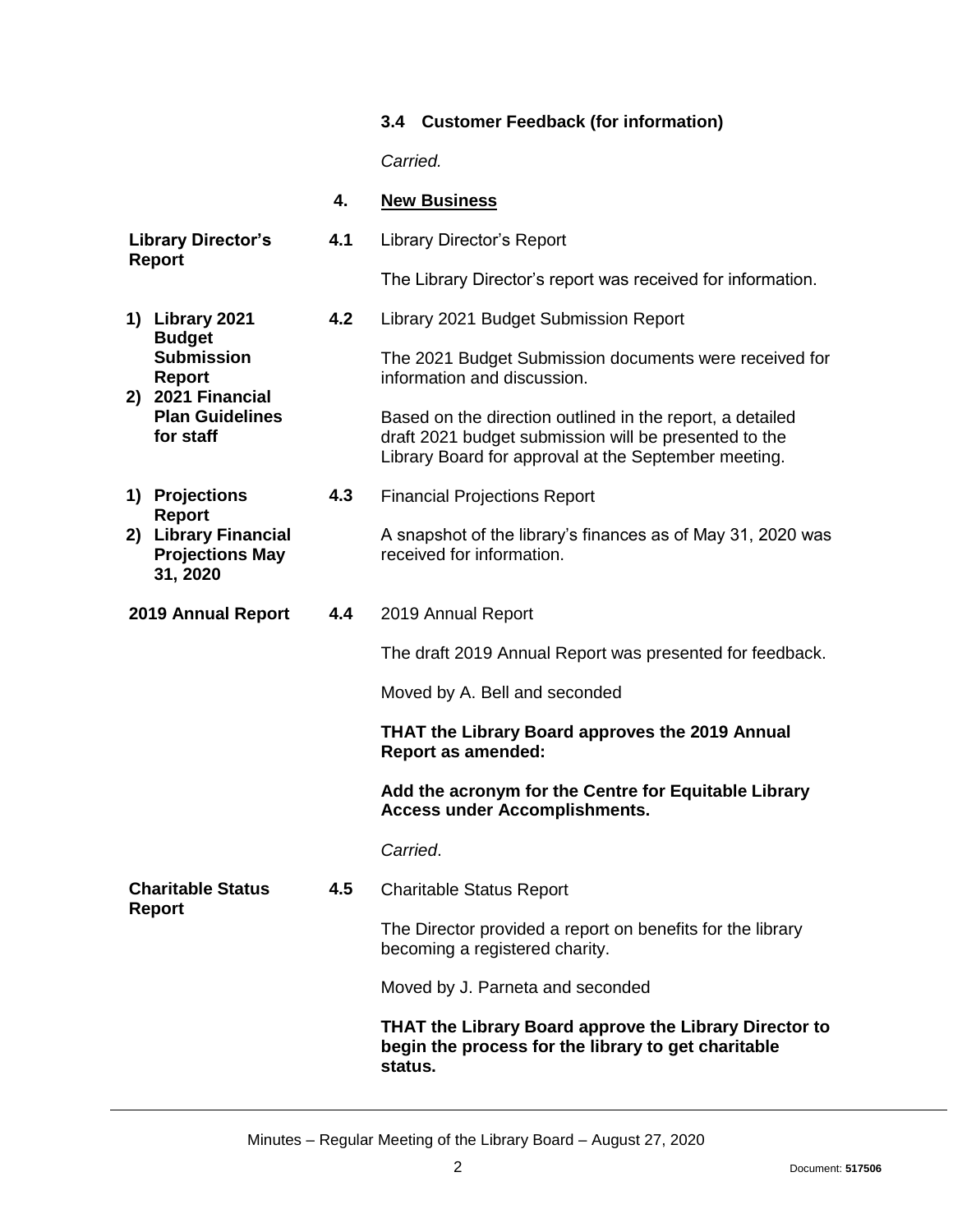*Carried*.

|                                                            | 5.  | <b>Reports from Board Committees/Representatives</b>                                                                                                  |
|------------------------------------------------------------|-----|-------------------------------------------------------------------------------------------------------------------------------------------------------|
| <b>Board Chair</b>                                         | 5.1 | Update from Library Board Chair                                                                                                                       |
|                                                            |     | The Library Board Chair received feedback that thank you<br>letters for funding do not necessarily need board approval.                               |
| <b>Policy Review</b>                                       | 5.2 | <b>Policy Review Committee</b>                                                                                                                        |
| <b>Committee</b><br>1) Policy Report -<br><b>Anti-Spam</b> |     | The Policy Review Committee recommended the new Anti-<br>Spam policy for approval.                                                                    |
| 2) Proposed Anti-<br><b>Spam Policy</b>                    |     | Moved by B. Lawrie and seconded                                                                                                                       |
|                                                            |     | THAT the Library Board approve the Anti-Spam policy.                                                                                                  |
|                                                            |     | Carried.                                                                                                                                              |
| <b>BCLTA</b>                                               | 5.3 | <b>BCLTA</b>                                                                                                                                          |
|                                                            |     | A replacement is needed to attend the BCLTA AGM on<br>Tuesday, October 6 at 7pm via Zoom. Interested trustees<br>should contact the Library Director. |
| <b>Public Library</b>                                      | 5.4 | <b>Public Library InterLINK</b>                                                                                                                       |
| <b>InterLINK</b>                                           |     | B. Lawrie discussed a reconciliation project taken on by<br>Public Library InterLINK.                                                                 |
| <b>Arts &amp; Culture</b>                                  | 5.5 | <b>Arts &amp; Culture Committee</b>                                                                                                                   |
| <b>Committee</b>                                           |     | No report.                                                                                                                                            |
|                                                            |     | D. Solem left the meeting at 7:46 p.m.                                                                                                                |
|                                                            |     | The meeting moved in-camera at 7:50 p.m.                                                                                                              |
| In-camera                                                  | 6.  | In-camera                                                                                                                                             |
|                                                            |     | Moved by J. Parneta and seconded                                                                                                                      |
|                                                            |     | THAT, as provided in section 90(1) (c) of the<br>Community Charter, this meeting of the Library Board<br>be closed to the public.                     |
|                                                            |     | Carried.                                                                                                                                              |